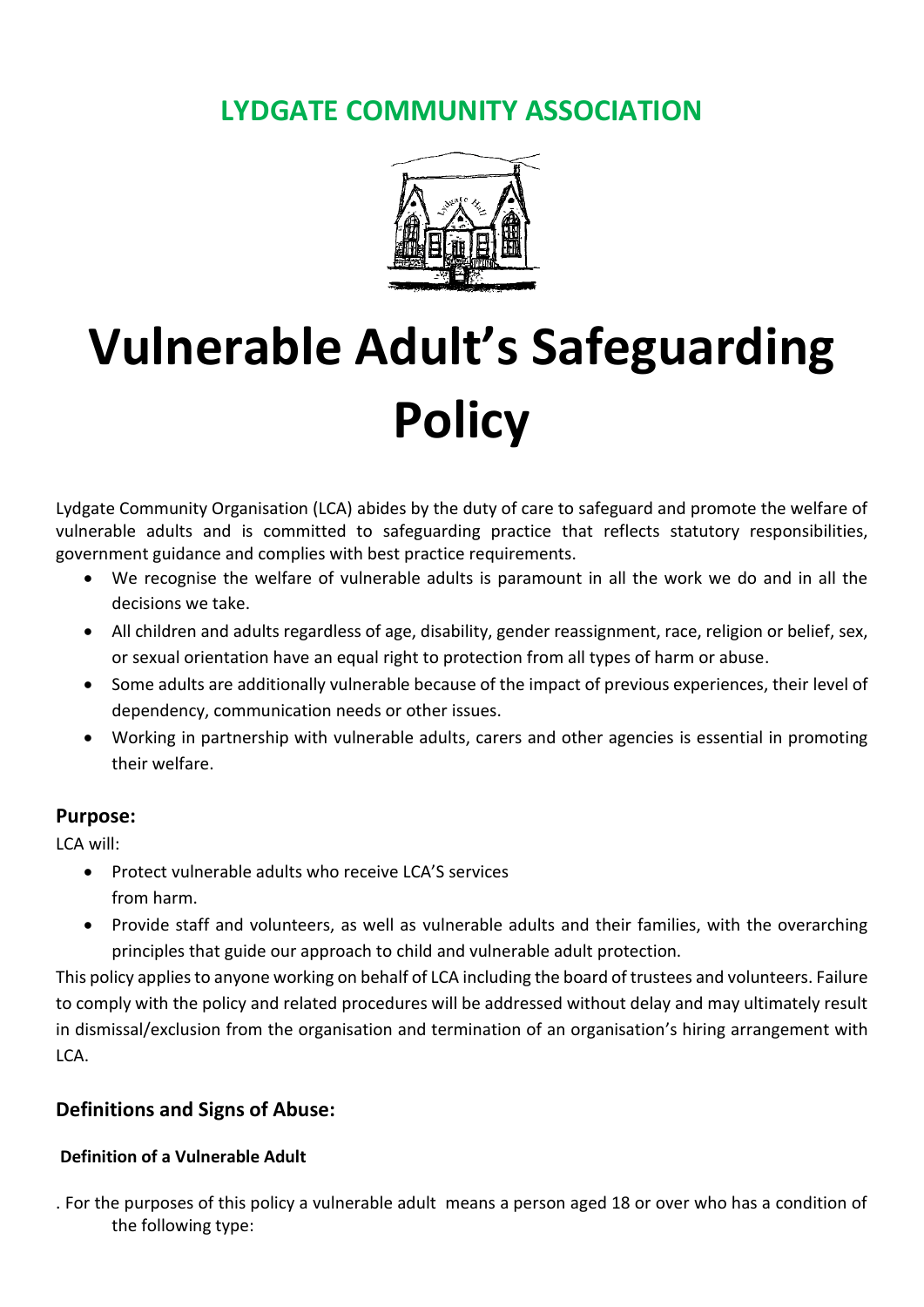- a learning or physical disability
- a physical or mental illness, chronic or otherwise, including an addiction to alcohol or drugs
- a reduction in physical or mental capacity.

The level of vulnerability is further defined by the level of dependency that the person has on others

# **Definition of Abuse**

For the purpose of our policy we recognise 10 types of abuse:

Physical abuse Domestic Violence or abuse Sexual abuse Psychological or emotional abuse Financial or material abuse Modern slavery Discriminatory abuse Organisational or institutional abuse Neglect or acts of omission. Self neglect

# **Types of physical abuse**

- Assault, hitting, slapping, punching, kicking, hair-pulling, biting, pushing
- Rough handling
- Scalding and burning
- Physical punishments
- Inappropriate or unlawful use of restraint
- Making someone purposefully uncomfortable (e.g. opening a window and removing blankets)
- Involuntary isolation or confinement
- Misuse of medication (e.g. over-sedation)
- Forcible feeding or withholding food

- No explanation for injuries or inconsistency with the account of what happened
- Injuries are inconsistent with the person's lifestyle
- Bruising, cuts, welts, burns and/or marks on the body or loss of hair in clumps
- Frequent injuries
- Unexplained falls
- Subdued or changed behaviour in the presence of a particular person
- Signs of malnutrition
- Failure to seek medical treatment or frequent changes of GP
- Signs of restraint, restricting movement (e.g. tying someone to a chair)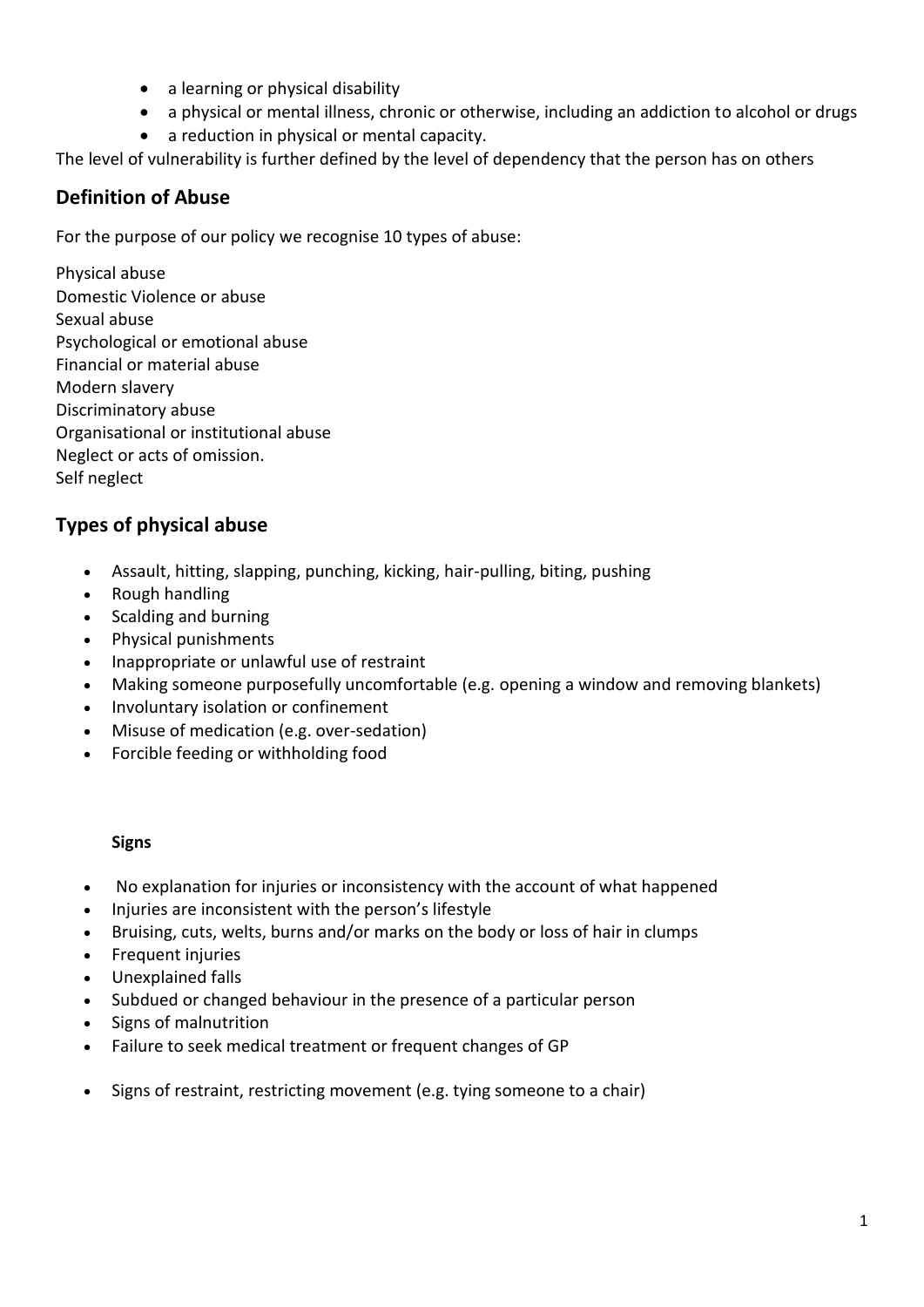# **Types of domestic violence or abuse**

Domestic violence or abuse can be characterised by any of the indicators of abuse outlined in this briefing relating to:

- psychological
- physical
- sexual
- financial
- emotional.

#### **Signs**

- Low self-esteem
- Feeling that the abuse is their fault when it is not
- Physical evidence of violence such as bruising, cuts, broken bones
- Verbal abuse and humiliation in front of others
- Fear of outside intervention
- Damage to home or property
- Isolation not seeing friends and family
- Limited access to money

# **Types of sexual abuse**

- Rape, attempted rape or sexual assault
- Inappropriate touch anywhere
- Non- consensual masturbation of either or both persons
- Non- consensual sexual penetration or attempted penetration of the vagina, anus or mouth
- Any sexual activity that the person lacks the capacity to consent to
- Inappropriate looking, sexual teasing or innuendo or sexual harassment
- Sexual photography or forced use of pornography or witnessing of sexual acts
- Indecent exposure

- Bruising, particularly to the thighs, buttocks and upper arms and marks on the neck
- Torn, stained or bloody underclothing
- Bleeding, pain or itching in the genital area
- Unusual difficulty in walking or sitting
- Foreign bodies in genital or rectal openings
- Infections, unexplained genital discharge, or sexually transmitted diseases
- Pregnancy in a woman who is unable to consent to sexual intercourse
- The uncharacteristic use of explicit sexual language or significant changes in sexual behaviour or attitude
- Incontinence not related to any medical diagnosis
- Self-harming
- Poor concentration, withdrawal, sleep disturbance
- Excessive fear/apprehension of, or withdrawal from, relationships
- Fear of receiving help with personal care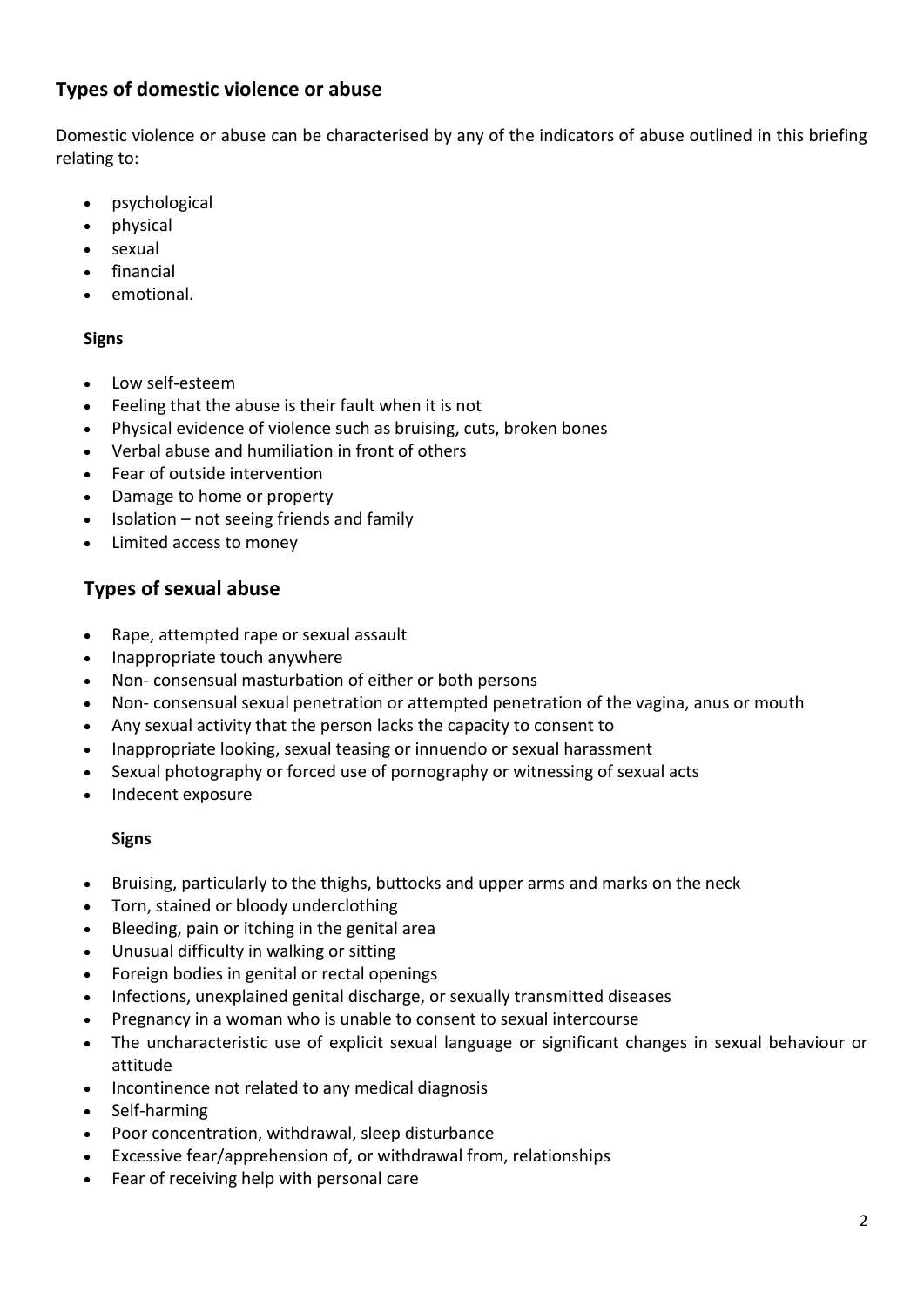# **Types of psychological or emotional abuse**

- Enforced social isolation preventing someone accessing services, educational and social opportunities and seeing friends
- Removing mobility or communication aids or intentionally leaving someone unattended when they need assistance
- Preventing someone from meeting their religious and cultural needs
- Preventing the expression of choice and opinion
- Failure to respect privacy
- Preventing stimulation, meaningful occupation or activities
- Intimidation, coercion, harassment, use of threats, humiliation, bullying, swearing or verbal abuse
- Addressing a person in a patronising or infantilising way
- Threats of harm or abandonment
- Cyber bullying

## **Signs**

- An air of silence when a particular person is present
- Withdrawal or change in the psychological state of the person
- Insomnia
- Low self-esteem
- Uncooperative and aggressive behaviour
- A change of appetite, weight loss/gain
- Signs of distress: tearfulness, anger
- Apparent false claims, by someone involved with the person, to attract unnecessary treatment

# **Types of financial or material abuse**

- Theft of money or possessions
- Fraud, scamming
- Preventing a person from accessing their own money, benefits or assets
- Employees taking a loan from a person using the service
- Undue pressure, duress, threat or undue influence put on the person in connection with loans, wills, property, inheritance or financial transactions
- Arranging less care than is needed to save money to maximise inheritance
- Denying assistance to manage/monitor financial affairs
- Denying assistance to access benefits
- Misuse of personal allowance in a care home
- Misuse of benefits or direct payments in a family home
- Someone moving into a person's home and living rent free without agreement or under duress
- False representation, using another person's bank account, cards or documents
- Exploitation of a person's money or assets, e.g. unauthorised use of a car
- Misuse of a power of attorney, deputy, appointee-ship or other legal authority
- Rogue trading  $-$  e.g. unnecessary or overpriced property repairs and failure to carry out agreed repairs or poor workmanship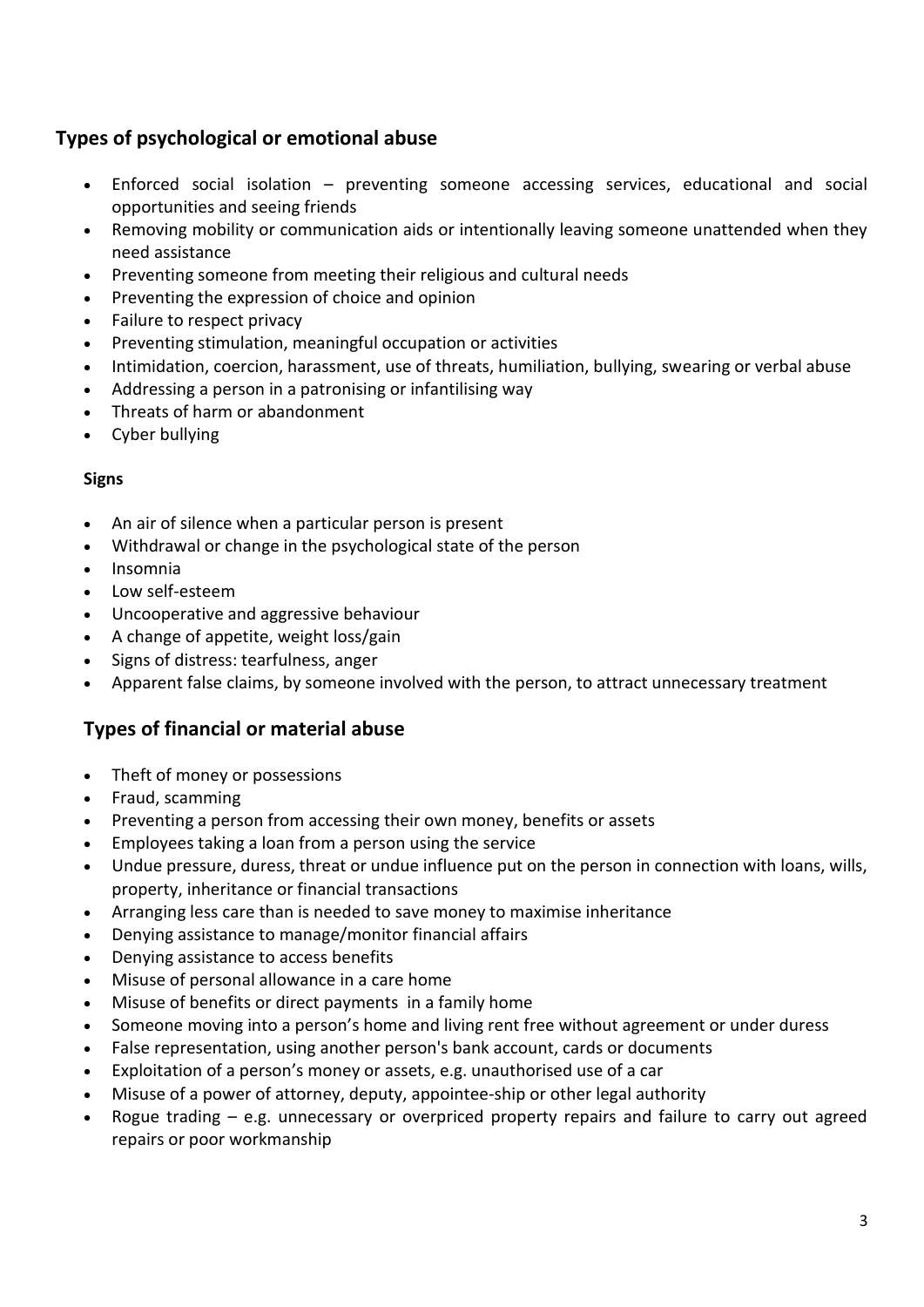## **Signs**

- Missing personal possessions
- Unexplained lack of money or inability to maintain lifestyle
- Unexplained withdrawal of funds from accounts
- Power of attorney or lasting power of attorney (LPA) being obtained after the person has ceased to have mental capacity
- Failure to register an LPA after the person has ceased to have mental capacity to manage their finances, so that it appears that they are continuing to do so
- The person allocated to manage financial affairs is evasive or uncooperative
- The family or others show unusual interest in the assets of the person
- Signs of financial hardship in cases where the person's financial affairs are being managed by a court appointed deputy, attorney or LPA
- Recent changes in deeds or title to property
- Rent arrears and eviction notices
- A lack of clear financial accounts held by a care home or service
- Failure to provide receipts for shopping or other financial transactions carried out on behalf of the person
- Disparity between the person's living conditions and their financial resources, e.g. insufficient food in the house
- Unnecessary property repairs

# **Types of modern slavery**

- Human trafficking
- Forced labour
- Domestic servitude
- Sexual exploitation, such as escort work, prostitution and pornography
- Debt bondage being forced to work to pay off debts that realistically they never will be able to

# **Signs**

- Signs of physical or emotional abuse
- Appearing to be malnourished, unkempt or withdrawn
- Isolation from the community, seeming under the control or influence of others
- Living in dirty, cramped or overcrowded accommodation and or living and working at the same address
- Lack of personal effects or identification documents
- Always wearing the same clothes
- Avoidance of eye contact, appearing frightened or hesitant to talk to strangers
- Fear of law enforcers

# **Types of discriminatory abuse**

- Unequal treatment based on age, disability, gender reassignment, marriage and civil partnership, pregnancy and maternity, race, religion and belief, sex or sexual orientation (known as ['protected](https://www.equalityhumanrights.com/en/equality-act/protected-characteristics)  [characteristics' under the Equality Act 2010](https://www.equalityhumanrights.com/en/equality-act/protected-characteristics))
- Verbal abuse, derogatory remarks or inappropriate use of language related to a protected characteristic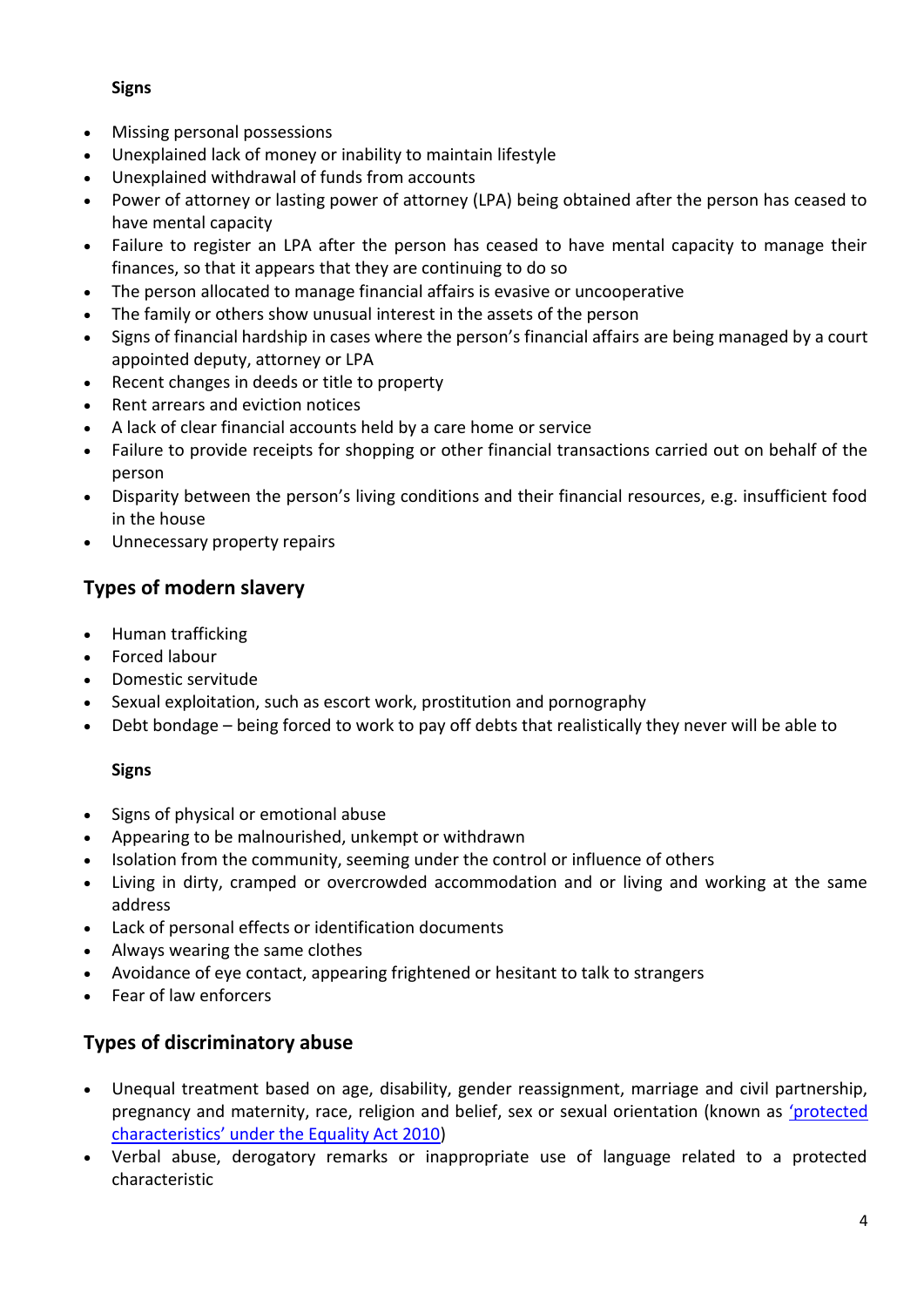- Denying access to communication aids, not allowing access to an interpreter, signer or lip-reader
- Harassment or deliberate exclusion on the grounds of a protected characteristic
- Denying basic rights to healthcare, education, employment and criminal justice relating to a protected characteristic
- Substandard service provision relating to a protected characteristic

#### **Signs**

- The person appears withdrawn and isolated
- Expressions of anger, frustration, fear or anxiety
- The support on offer does not take account of the person's individual needs in terms of a protected characteristic

# **Types of organisational or institutional abuse**

- Discouraging visits or the involvement of relatives or friends
- Run-down or overcrowded establishment
- Authoritarian management or rigid regimes
- Lack of leadership and supervision
- Insufficient staff or high turnover resulting in poor quality care
- Abusive and disrespectful attitudes towards people using the service
- Inappropriate use of restraints
- Lack of respect for dignity and privacy
- Failure to manage residents with abusive behaviour
- Not providing adequate food and drink, or assistance with eating
- Not offering choice or promoting independence
- Misuse of medication
- Failure to provide care with dentures, spectacles or hearing aids
- Not taking account of individuals' cultural, religious or ethnic needs
- Failure to respond to abuse appropriately
- Interference with personal correspondence or communication
- Failure to respond to complaints

- Lack of flexibility and choice for people using the service
- Inadequate staffing levels
- People being hungry or dehydrated
- Poor standards of care
- Lack of personal clothing and possessions and communal use of personal items
- Lack of adequate procedures
- Poor record-keeping and missing documents
- Absence of visitors
- Few social, recreational and educational activities
- Public discussion of personal matters
- Unnecessary exposure during bathing or using the toilet
- Absence of individual care plans
- Lack of management overview and support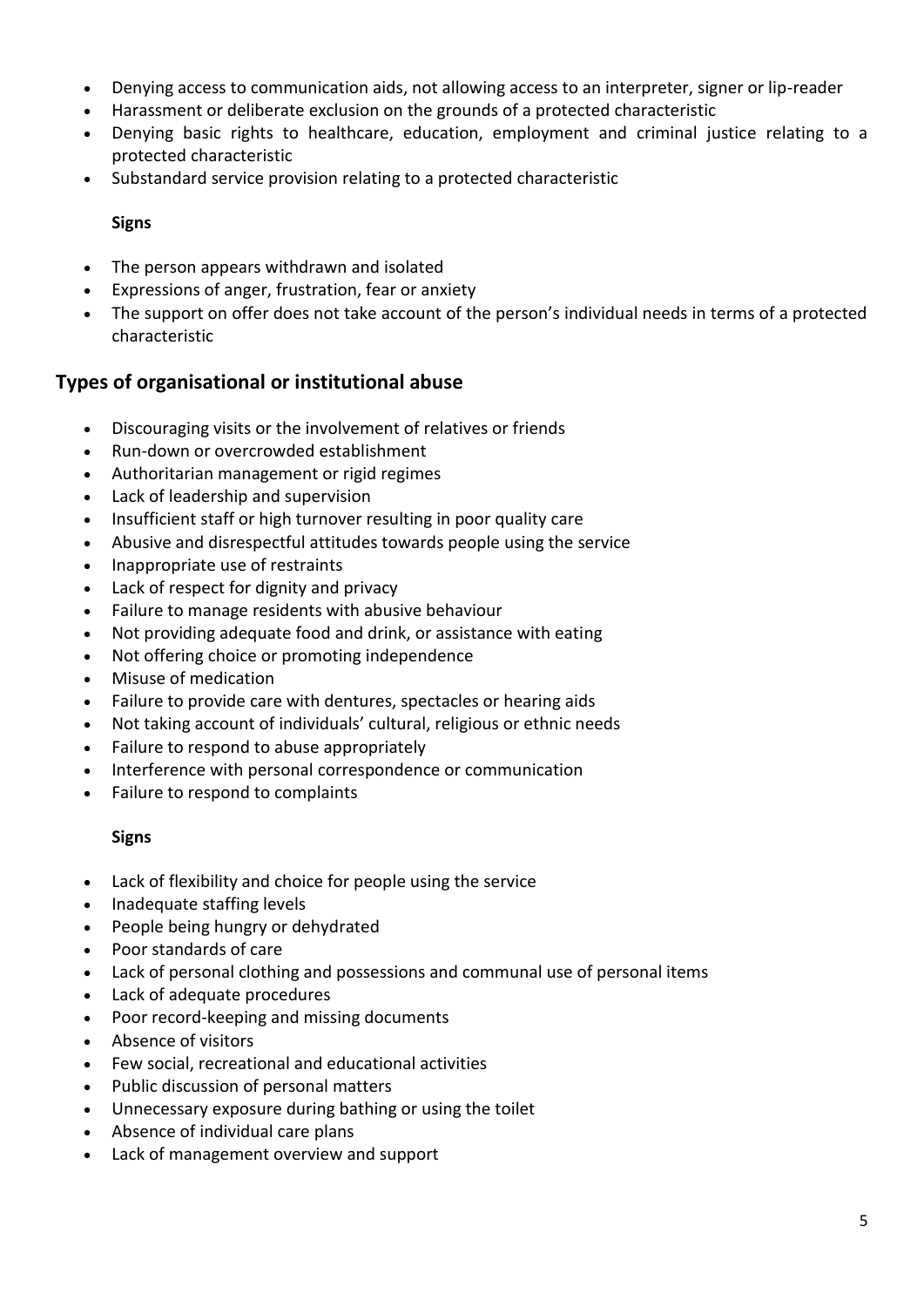# **Types of neglect and acts of omission**

- Failure to provide or allow access to food, shelter, clothing, heating, stimulation and activity, personal or medical care
- Providing care in a way that the person dislikes
- Failure to administer medication as prescribed
- Refusal of access to visitors
- Not taking account of individuals' cultural, religious or ethnic needs
- Not taking account of educational, social and recreational needs
- Ignoring or isolating the person
- Preventing the person from making their own decisions
- Preventing access to glasses, hearing aids, dentures, etc.
- Failure to ensure privacy and dignity

#### **Signs**

- Poor environment dirty or unhygienic
- Poor physical condition and/or personal hygiene
- Pressure sores or ulcers
- Malnutrition or unexplained weight loss
- Untreated injuries and medical problems
- Inconsistent or reluctant contact with medical and social care organisations
- Accumulation of untaken medication
- Uncharacteristic failure to engage in social interaction
- Inappropriate or inadequate clothing

# **Types of self-neglect**

- Lack of self-care to an extent that it threatens personal health and safety
- Neglecting to care for one's personal hygiene, health or surroundings
- Inability to avoid self-harm
- Failure to seek help or access services to meet health and social care needs
- Inability or unwillingness to manage one's personal affairs

- Very poor personal hygiene
- Unkempt appearance
- Lack of essential food, clothing or shelter
- Malnutrition and/or dehydration
- Living in squalid or unsanitary conditions
- Neglecting household maintenance
- Hoarding
- Collecting a large number of animals in inappropriate conditions
- Non-compliance with health or care services
- Inability or unwillingness to take medication or treat illness or injury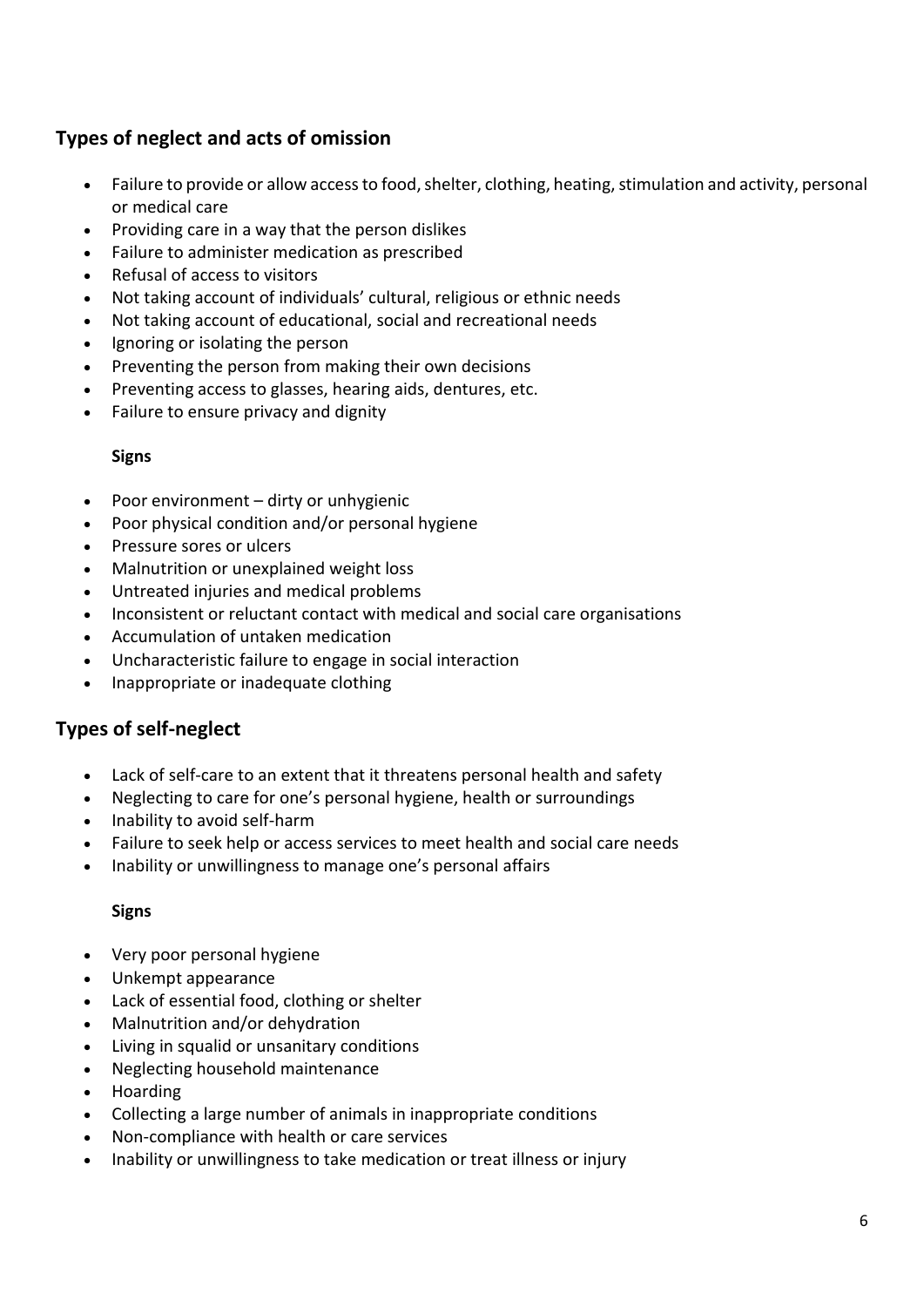# **Legal Framework:**

The Care Standards Act of 2000 introduced the Protection of Vulnerable Adults (POVA) scheme to ensure safe recruitment. This has been in operation since July 2004.

- LCA aims to have in place arrangements that reflect the importance of safeguarding and promoting the welfare of vulnerable adults .If a member of LCA suspects a vulnerable adult is being abused or a disclosure is made to a member of LCA they will
- React calmly
- Reassure the person that they were right to tell
- Keep questions to an absolute minimum to ensure a clear and accurate understanding of what has been said.
- Don't ask about explicit details
- Reassure but do not promise confidentiality, which might not be feasible in the light of subsequent developments
- Inform the person what you will do next
- Make a full and written record of what has been said/heard as soon as possible and

seek advice from the Senior Lead for safeguarding who will take action in accordance with Appendix A attached. The Lead for Safeguarding is responsible for acting as a source of advice on child and vulnerable adult protection matters, for co-ordinating action within the organisation and for liaising with health, social services and other agencies about suspected or actual cases of abuse. They may also be responsible for implementing safeguarding training within the organisation.

# **Training and Awareness:**

LCA will require an appropriate level of safeguarding training is available to its Trustees, Volunteers and any relevant persons linked to the organisation who requires it (e.g. regular hiring organisations ) Details of LCA Trustee safeguarding training is available from the Lead for safeguarding .

For all persons who are working or volunteering with children and vulnerable adults this requires them as a minimum to have awareness training that enables them to:

- Understand what safeguarding is and their role in safeguarding children and vulnerable adults.
- Recognise a child or vulnerable adult potentially in need of safeguarding and take action.
- Understand how to report a safeguarding Alert.
- Understand dignity and respect when working with children and vulnerable adults.
- Have knowledge of their own organisation's Safeguarding Policy if appropriate.

# **Confidentiality and Information Sharing:**

LCA expects all employees, volunteers and trustees to maintain confidentiality. Information will only be shared in line with the General Data Protection Regulations (GDPR) and Data Protection.

However, information should be shared with the Lead for Safeguarding who will then share with the Local Authority if a child or vulnerable adult is deemed to be at risk of harm or **contact the police if they are in immediate danger, or a crime has been committed**.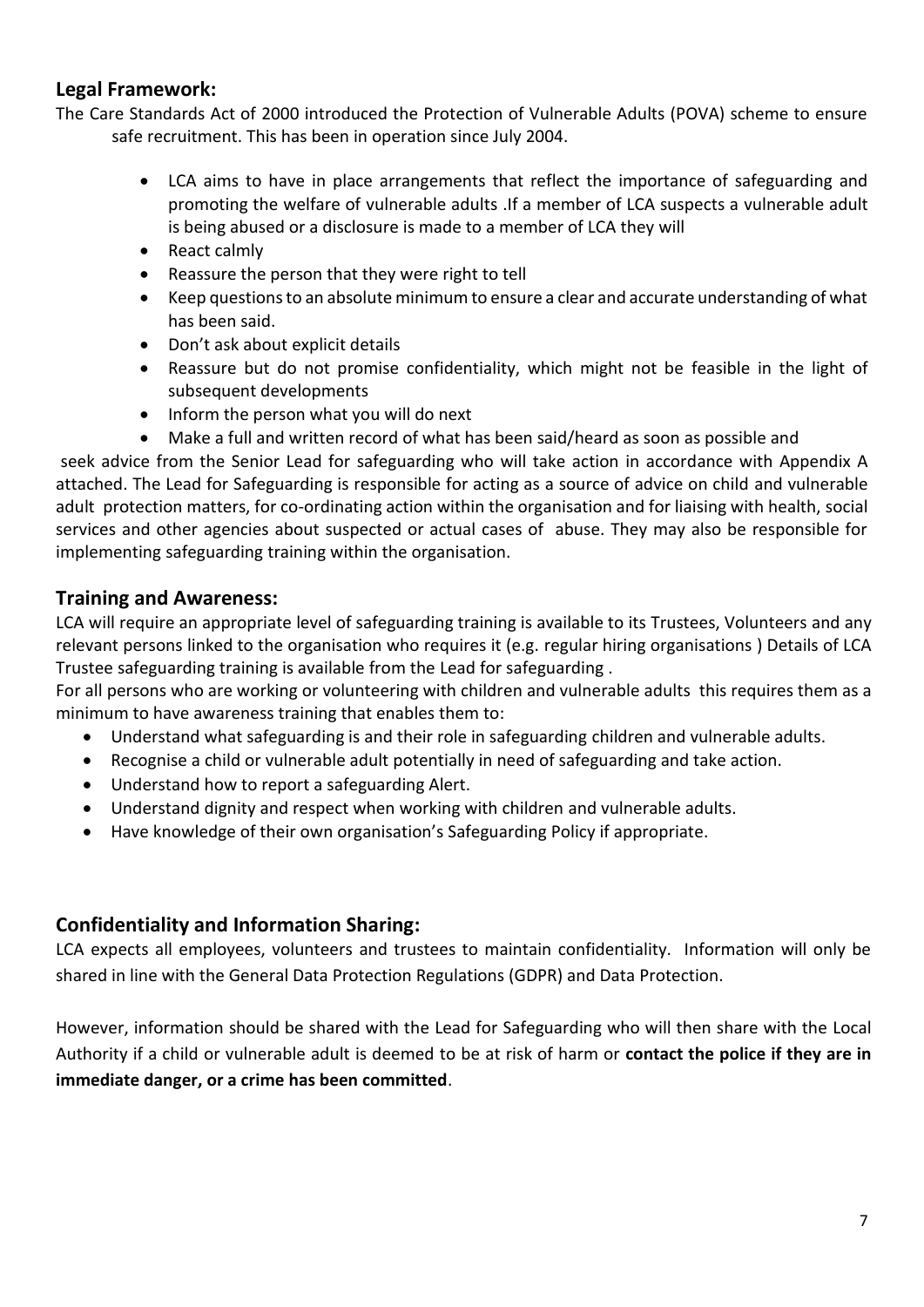# **Recording and Record Keeping:**

A written record must be kept by the Lead for safeguarding about any concern regarding an adult or child with safeguarding needs. This must include details of the person involved, the nature of the concern and the actions taken, decision made and why they were made.

All records must be signed and dated. All records must be securely and confidentially stored in line with General Data Protection Regulations (GDPR) by the Lead for safeguarding.

# **Safe Recruitment & Selection:**

LCA is committed to safe recruitment practices of all trustees and volunteers that reduce the risk of harm to children and vulnerable adults from people unsuitable to work with them or have contact with them.

This policy will be reviewed annually.

**Important Contacts:**

## **Senior Lead for Safeguarding and Trustee with responsibility for Safeguarding**

Name: Rachel Damianou Email address: racheldamianou @lydgateparishhall.org.uk Telephone number 07779816624

#### **Deputy Senior Lead for Safeguarding**

Name: Jennifer Greenwood Email address: info@lydgateparishhall.org.uk Telephone number 07885047901

#### **Oldham MBC Multi Agency Referral**

0161 770 777

#### **Police**

Emergency – 999 Non-emergency – 101

#### **Trustee Responsible for Health and Safety**

Name: Henry Burbidge

Email: henryburbidge@lydgateparishhall.org.uk

Telephone Number: 07929191472

RD April 2021